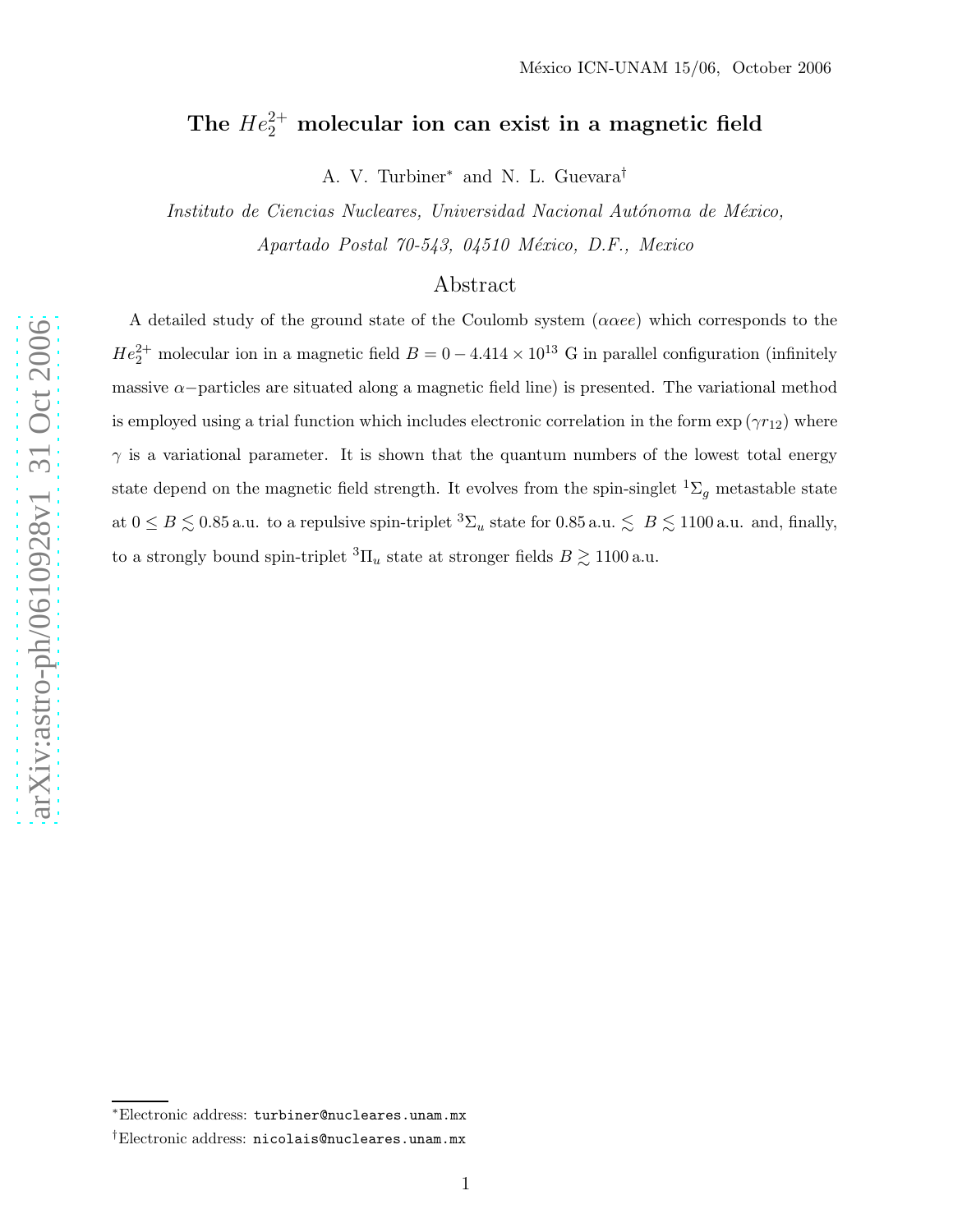### I. INTRODUCTION

It is well-known that very strong magnetic fields may appear on the surface of white dwarfs,  $B \approx 10^6 - 10^9$  G and neutron stars,  $B \approx 10^{11} - 10^{13}$  G (for latter case they can be even stronger). It seems natural to expect that in a vicinity of the surface atomic and molecular systems can occur. For many years this assumption motivates a development of atomic-molecular physics in a strong magnetic field since it might lead to understanding of the spectra of these compact stars.

So far, a major attention was paid to a study of one-electron atomic and molecular systems (for s review see e.g. [1]). During the last years it was predicted the existence of many exotic, strongly bound one-electron molecular system. In turn, two-electron systems had explored very little being mostly focused to a study of atomic-type systems  $H^-$ , He with the only exception of the  $H_2$  molecule (see [8], [9] and references therein). Just recently, a first detailed study of the molecular ion  $H_3^+$  was carried out [2]. It manifested quite surprising evolution of the ground state as a magnetic field increases. A goal of the present paper is to make a first study of the Coulomb system ( $\alpha \alpha ee$ ) in a magnetic field and establish the existence of the molecular ion  $He_2^{2+}$  and its excited states. It is worth mentioning that the molecular ion  $He_2^{2+}$  exists in metastable state in field-free case (see e.g. [3]) being characterized by a well-pronounced potential well at a finite internuclear distance.

Atomic units are used throughout  $(\hbar=m_e=e=1)$ , although energies are expressed in Rydbergs (Ry). The magnetic field B is given in a.u. with  $B_0 = 2.35 \times 10^9 G$ .

#### II. GENERALITIES

Let us consider the Coulomb system ( $\alpha \alpha ee$ ) placed in a uniform constant magnetic field. We assume that the  $\alpha$ -particles are infinitely massive (Born-Oppenheimer approximation of zero order). They are situated along the magnetic field line (parallel configuration). The Hamiltonian which describes this system when the magnetic field is oriented along the z direction,  $\mathbf{B} = (0, 0, B)$  is written as follows

$$
\mathcal{H} = \sum_{\ell=1}^{2} (\hat{\mathbf{p}}_{\ell} + \mathcal{A}_{\ell})^2 - \sum_{\ell=1,2 \atop \kappa = A, B} \frac{4}{r_{\ell,\kappa}} + \frac{2}{r_{12}} + \frac{8}{R} + 2\mathbf{B} \cdot \mathbf{S},
$$
(1)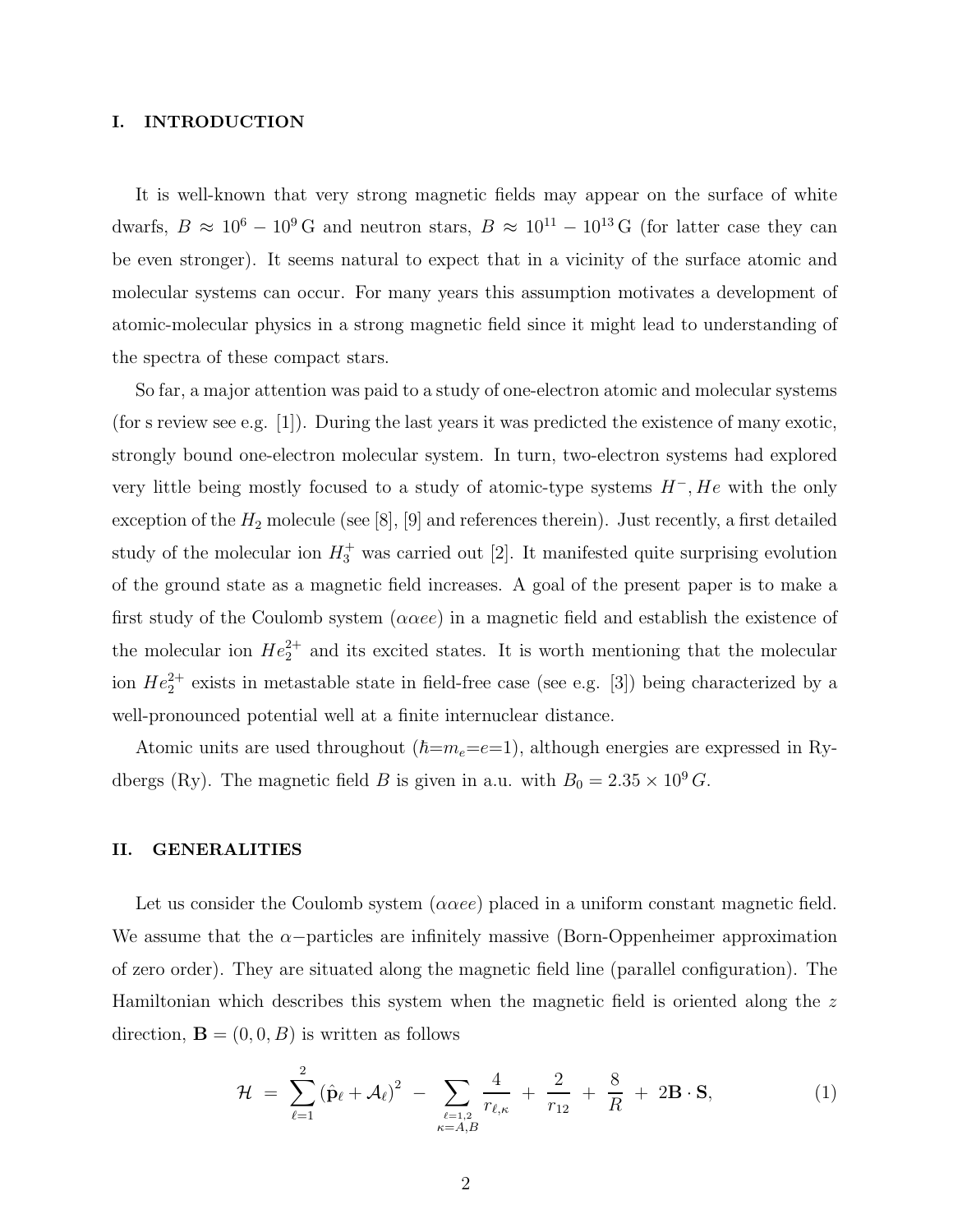where  $\hat{\mathbf{p}}_{\ell} = -i\nabla_{\ell}$  is the 3-vector of the momentum of the  $\ell$ th-electron, the index  $\kappa$  runs over the  $\alpha$ -particles A and B,  $r_{12}$  is the interelectron distance and  $\mathbf{S} = \hat{\mathbf{s}}_1 + \hat{\mathbf{s}}_2$  is the operator of the total spin.  $A_{\ell}$  is a vector potential which corresponds to the constant uniform magnetic field B chosen in the symmetric gauge,

$$
\mathcal{A}_{\ell} = \frac{1}{2}(\mathbf{B} \times \mathbf{r}_{\ell}) = \frac{B}{2}(-y_{\ell}, x_{\ell}, 0) .
$$
 (2)

After substitution of (2) to (1) we arrive at the Hamiltonian in the form

$$
\mathcal{H} = \sum_{\ell=1}^{2} \left( -\nabla_{\ell}^{2} + \frac{B^{2}}{4} \rho_{\ell}^{2} \right) - \sum_{\ell,\kappa} \frac{4}{r_{\ell\kappa}} + \frac{2}{r_{12}} + \frac{8}{R} + B(\hat{L}_{z} + 2\hat{S}_{z}) , \qquad (3)
$$

where  $\hat{L}_z = \hat{l}_{z_1} + \hat{l}_{z_2}$  and  $\hat{S}_z = \hat{s}_{z_1} + \hat{s}_{z_2}$  are the z-components of the total angular momentum and total spin, respectively. The variable  $\rho_{\ell} = \sqrt{x_{\ell}^2 + y_{\ell}^2}$  is the distance from  $\ell$ th electron to z−axis.

The problem under study is characterized by three integrals of motion: (i) the operator of the z-component of the total angular momentum (projection of the angular momentum on the magnetic field direction) giving rise to the magnetic quantum number  $m$ , (ii) the spatial parity operator  $P(\vec{r}_1 \rightarrow -\vec{r}_1, \vec{r}_2 \rightarrow -\vec{r}_2)$  which has eigenvalues  $p = \pm 1$ (gerade/ungerade) (iii) the operator of the z-component of the total spin (projection of the total spin on the magnetic field direction) giving rise to the spin quantum number  $m_s$ . Hence, to any eigenstate three explicit quantum numbers can be assigned: the magnetic quantum number m, the parity p and the spin quantum number  $m_s$ . Therefore, the space of eigenstates is split into subspaces (sectors) with each of them being characterized by definite values of  $m$ , p and  $m_s$ . It is worth noting the Hamiltonian H is also invariant with respect to  $z_1 \rightarrow -z_1$ and  $z_2 \rightarrow -z_2$  (z-parity operator  $P_z$ ) with quantum numbers  $\sigma_N = \pm 1$  for positive/negative z-parity (this symmetry accounts for the interchange of the nuclei A and B).

Thus, to classify eigenstates we follow the convention widely accepted in molecular physics using the quantum numbers m, S and p. In particular, the notation is  $^{2S+1}M_p$ , where  $2S + 1$  is the spin multiplicity and corresponds to 1 for singlet  $(S = 0)$  and 3 for triplet  $(S = 1)$ , for the label M Greek letters  $\Sigma$ ,  $\Pi$ ,  $\Delta$  are used that correspond to the states with  $|m| = 0, 1, 2, \ldots$ , respectively, and the subscript p (the spatial parity quantum number) will take gerade/ungerade $(g/u)$  labels describing positive  $p = +1$  and negative  $p = -1$  parity states. However, there exists a relation between the quantum numbers corresponding to the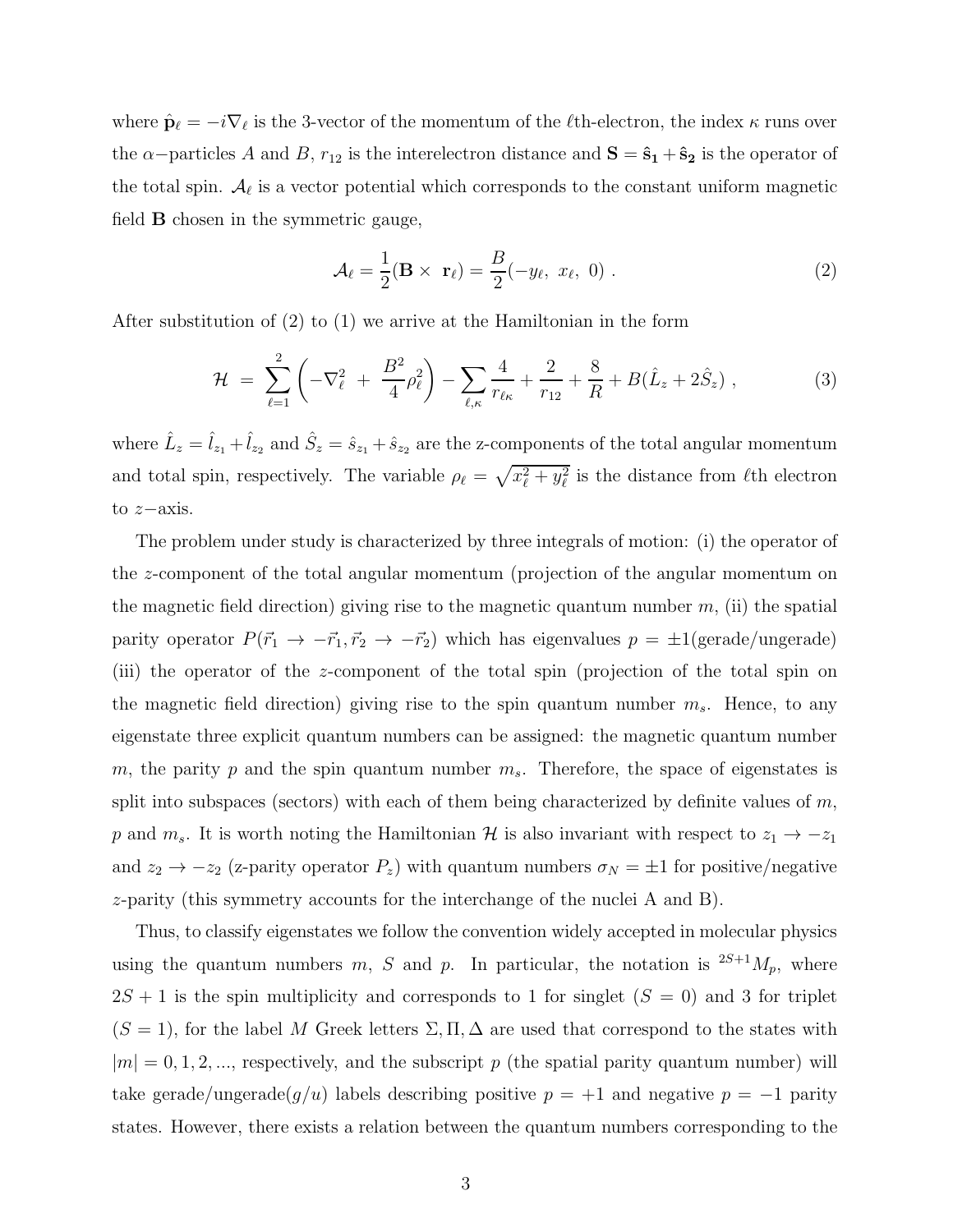z-parity (interchange of nuclei A and B) and the spatial parity:

$$
p=(-1)^m \sigma_N.
$$

We restrict our consideration to the states with  $m = 0, -1, -2$  because the ground state of a sector with  $m > 0$  always has larger total energy than those with  $m \leq 0$ .

As a method to explore the problem the variational procedure is used. The recipe of choice of trial functions is based on arguments of physical relevance (see e.g. [5]). Eventually, a trial function for the state with magnetic quantum number  $m$  is chosen in a form

$$
\psi^{(trial)} = (1 + \sigma_e P_{12})(1 + \sigma_N P_{AB})
$$

$$
\rho_1^{|m|} e^{im\phi_1} e^{-\alpha_1 r_{1A} - \alpha_2 r_{1B} - \alpha_3 r_{2A} - \alpha_4 r_{2B} + \gamma r_{12} - B\beta_1 \rho_1^2/4 - B\beta_2 \rho_2^2/4},
$$
(4)

where  $\sigma_e = 1, -1$  stands for spin singlet  $(S = 0)$  and triplet states  $(S = 1)$ , respectively, when  $\sigma_N = 1, -1$  stands for nuclear gerade and ungerade states, respectively. The  $P_{12}$  is the operator which interchanges electrons  $(1 \leftrightarrow 2)$  and  $P_{AB}$  is the operator which interchanges the two nuclei A and B. The parameters  $\alpha_{1-4}$ ,  $\beta_{1-2}$  and  $\gamma$  are variational parameters. If the internuclear distance  $R$  is taken into account as a variational parameter the trial function (4) depends on eight parameters.

Calculations were performed using the minimization package MINUIT from CERN-LIB. Multidimensional integration was carried out using a dynamical partitioning procedure: the domain of integration was divided into subdomains following an integrand profile and then each subdomain was integrated separately (for details see e.g. [2]). Numerical integration was done with a relative accuracy of  $\sim 10^{-6} - 10^{-7}$  by use of the adaptive D01FCF routine from NAG-LIB. Computations were performed on a dual DELL PC with two Xeon processors of 2.8 GHz each (ICN), 54-node FENOMEC and 32-node TOCHITL clusters (UNAM) and DUKE dual DELL PC with two Xeon processors of 3.06 GHz each (CINVESTAV).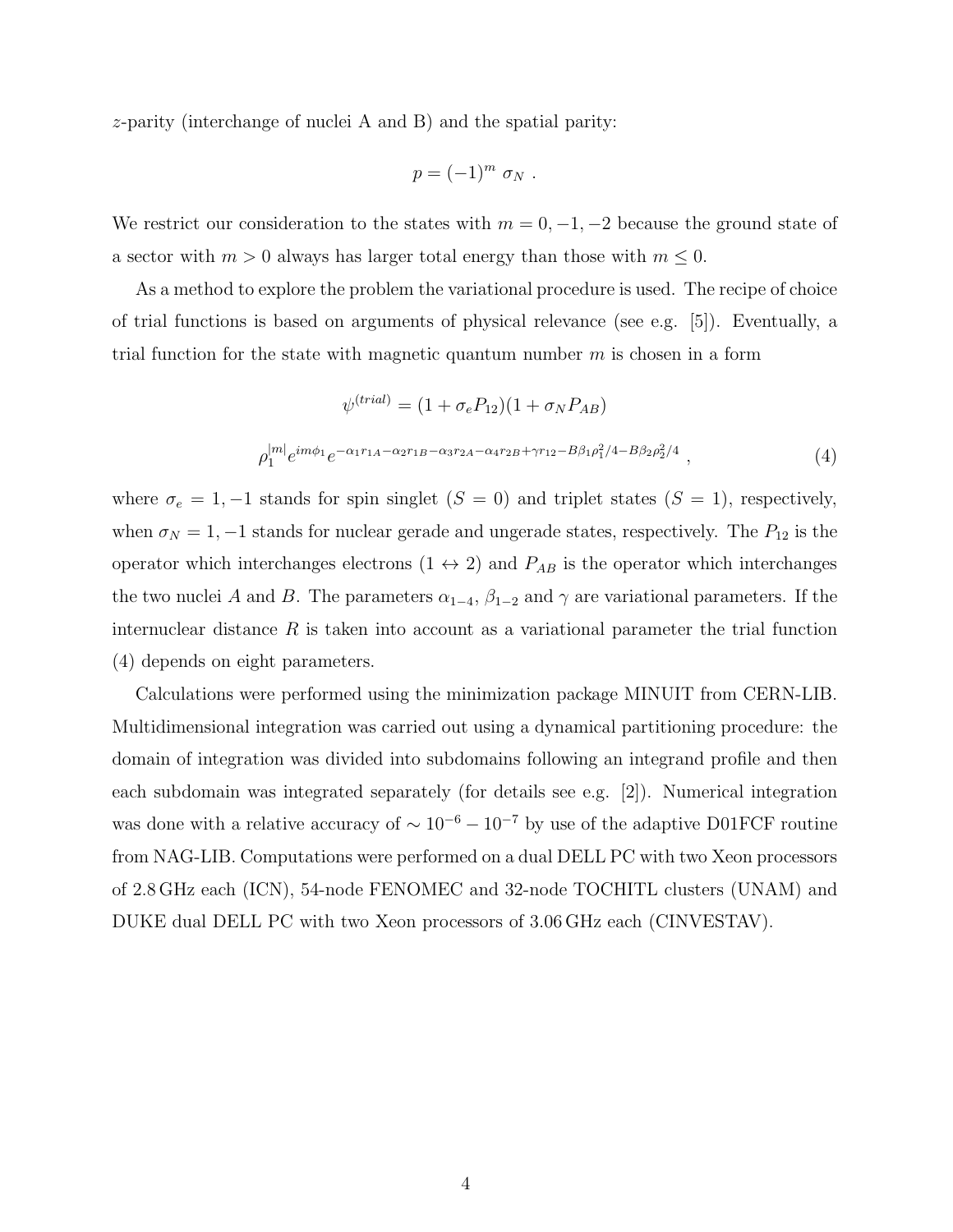TABLE I: Total  $E_T$ , double ionization  $E_I$  energies (in Ry) and equilibrium distance (in a.u.) of the  $He_2^{2+}$  ion in the state  ${}^{1}\Sigma_g$ . Magnetic fields for which  $He_2^{2+}$  does not exist (see text) are marked by <sup>(\*)</sup>. Total energy  $E_T(He^+(1s_0) + He^+(1s_0))$  (in Ry) for zeroing total electron spin projection from [2] is shown for a comparison.

| B(a.u.)        | $E_T$            | $E_I$                | $R_{eq}$ | $2E_T(He^{+}(1s_0))$ |
|----------------|------------------|----------------------|----------|----------------------|
| $\overline{0}$ | $-7.353$         |                      | 1.334    | $-8.0$               |
|                | $-7.363^{\circ}$ |                      | $1.33^a$ |                      |
| $1^{(*)}$      | $-7.137$         | $\boldsymbol{9.137}$ | 1.278    | $-7.764$             |
| $10^{(*)}$     | 2.628            | 17.372 0.841         |          | 2.440                |
| $100^{(*)}$    | 159.08           | 40.92                | 0.393    | 161.78               |
| $1000(*)$      | 1905.83          | 94.17                | 0.202    | 1919.20              |
| 10000          | 19799.3          | 200.7                | 0.094    | 19843.2              |

<sup>a</sup>See Ref.[10]

#### III. RESULTS

It is known that in field-free case the  $He_2^{2+}$  molecular ion exists in the state  ${}^{1}\Sigma_g$  ( $S=0$ ,  $\sigma_N = 1$  and  $m = 0$ ) as a metastable state - it decays to  $He^+ + He^+$  (see e.g. [10]). A natural goal is to check the existence of bound state of the system  $(\alpha \alpha ee)$  in parallel configuration in presence of the magnetic field ranging  $B = 0 - 4.414 \times 10^{13}$  G. To carry out such a study the trial function (4) with  $\sigma_e = 1$ ,  $\sigma_N = 1$  and  $m = 0$  is used, which depends on 8 variational parameters. The calculations indicate clearly the existence of a minimum in the total energy curve  $E_T(R)$  for all magnetic fields  $B \geq 0$ . The concrete results for the  ${}^{1}\Sigma_{g}$  state are presented in Table I. This state is a short-lived state for weak magnetic fields where its total energy curve lies above the total energy in the dissociation channel to two separate helium ions  $E_T(He^+(1s_0)+He^+(1s_0))$ , for which the spins of electrons in both  $He^+$ are antiparallel to the magnetic field direction. In general, as the magnetic field strength grows, the total energy increases, the system becomes more bound - the double ionization energy  $E_I = 2B - E_T$  increases and more compact (the internuclear equilibrium distance decreases).

As a next step a detailed study for the  ${}^3\Sigma_u(S=1,\,\sigma_N=-1, m=0$  ) state of the  $He_2^{2+}$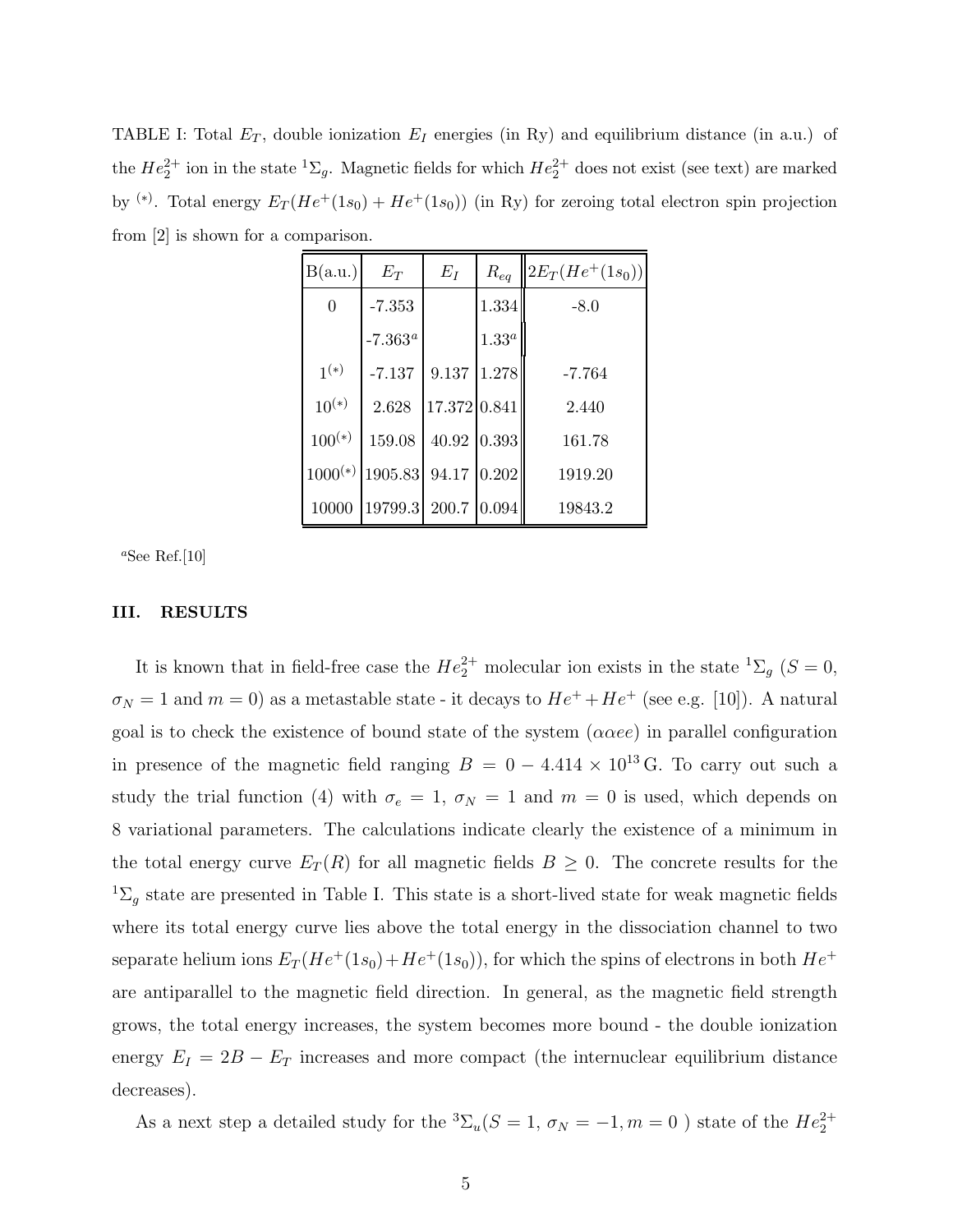

FIG. 1:  $B = 0$ : total energies of the  ${}^{1}\Sigma_{g} (S = 0, \text{ ground state})$  and  ${}^{3}\Sigma_{u} (S = 1)$  states vs. the internuclear distance R.  ${}^{1}\Sigma_{g} (S = 0)$  decays to two  $He^{+}$  ions, their total energies are shown by dashed line.

molecular ion in parallel configuration in the domain of magnetic fields  $0 \leq B \leq 4.414 \times$  $10^{13}$  G is carried out. For this state the variational trial function (4) is characterized by  $\sigma_e = -1$ ,  $\sigma_N = -1$  and  $m = 0$ , it depends on 8 variational parameters.

The performed variational calculations do not indicate to any minimum in the total energy curve  $E_T(R)$  of the ( $\alpha \alpha ee$ ) system at finite internuclear distances for magnetic fields ranging  $B = 0 - 4.414 \times 10^{13}$  G. Thus, the state  ${}^{3}\Sigma_u$  is a repulsive state for all the range of studied magnetic fields,  $0 \leq B \leq 4.414 \times 10^{13}$  G. One can state that this system "exists" in a form of two Helium ions  $He^+$  situated at infinitely large distance from each other.

However, it can be seen that at  $B \approx 0.85$  a.u. the crossing occurs of the total energy curve at the equilibrium internuclear distance for the  ${}^{1}\Sigma_{q}$  state and the (repulsive) total energy curve of the <sup>3</sup> $\Sigma_u$  state. It means that the  $He_2^{2+}$  molecular ion exists in the <sup>1</sup> $\Sigma_g$  as a metastable state for  $0 \leq B \leq 0.85$  a.u. However, for  $0 \geq B \leq 0.85$  a.u. the  $He_2^{2+}$  ion ceases to exist as a compact system characterized by a finite internuclear distance. But it does exist in a form of two separate Helium ions  $He<sup>+</sup>$  with each of them in 1s state with parallel electron spins. As an illustration we present on Fig.1-3 the plots of total energies of the  ${}^{1}\Sigma_{q}$  and  ${}^{3}\Sigma_{u}$  states for magnetic fields 0, 0.5 a.u. and 10 a.u.

As a next step the state  ${}^{3}\Pi_u$  (S = 1,  $\sigma_N = 1, m = -1$ ) of the ( $\alpha \alpha ee$ ) system in parallel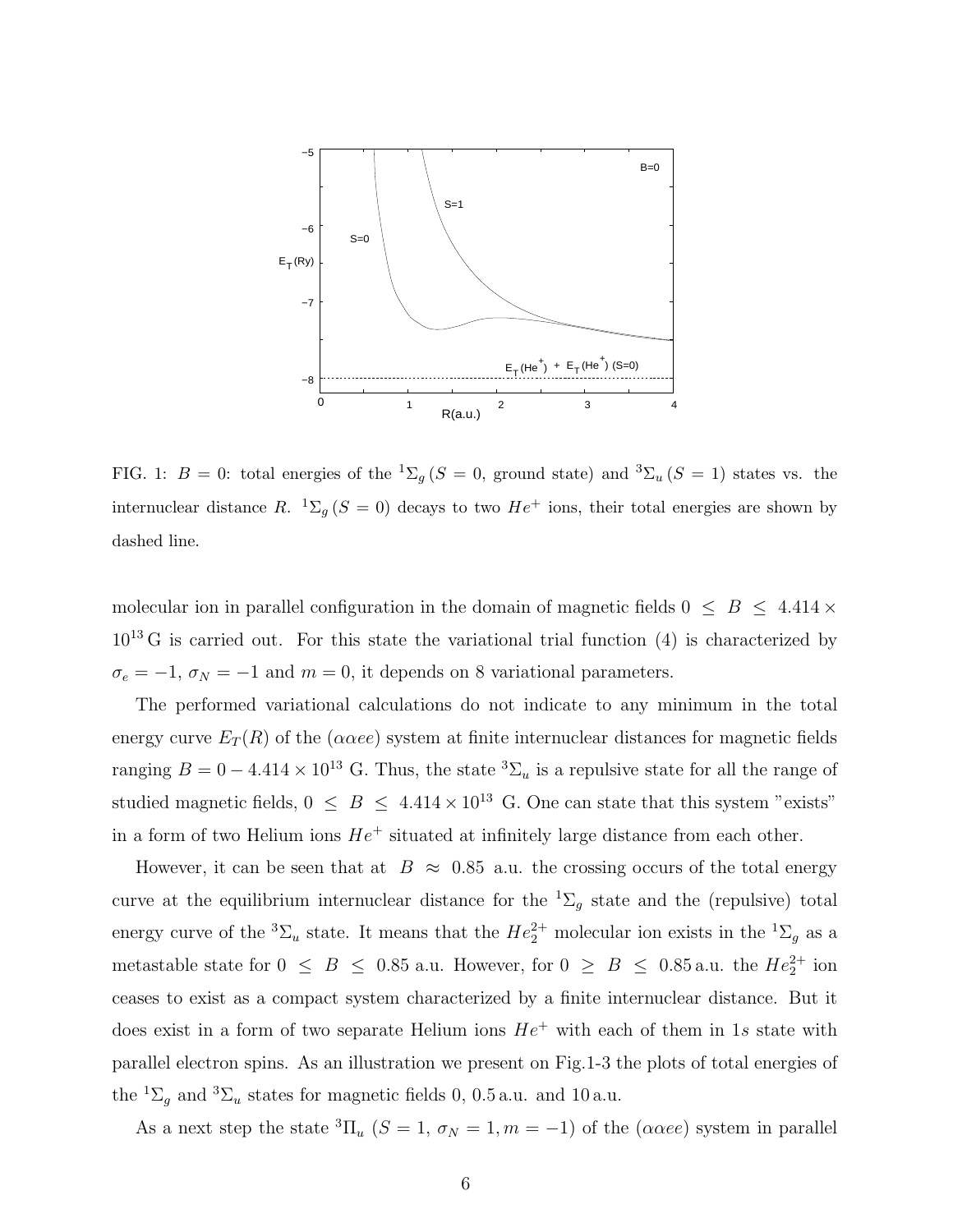

FIG. 2:  $B = 0.5$ : total energies of the  ${}^{1}\Sigma_{g}$  (S = 0, ground state) and  ${}^{3}\Sigma_{u}$  (S = 1) states vs. the internuclear distance R.  ${}^{1}\Sigma_{g}$  (S = 0) decays to two  $He^{+}$  ions, their total energies for different total electronic spins are shown by dashed lines.

configuration is studied in the domain of magnetic fields  $2 \times 10^9 G \le B \le 4.414 \times 10^{13}$  G. For this state the variational trial function (4) with  $\sigma_e = -1$ ,  $\sigma_N = 1$  and  $m = -1$  depends on 8 variational parameters. Obtained results (see Table II) indicate to the existence of a clear minimum in the total energy curve  $E_T(R)$  for magnetic fields  $B \geq 10$  a.u. With an increase of the magnetic field strength the total energy at equilibrium position decreases, the system becomes more bound (in this case double ionization energy is equal to  $E_I = -E_T$ and it grows) and more compact (the internuclear equilibrium distance decreases). Also, for magnetic fields  $B \geq 10$  a.u. there exists at least one longitudinal vibrational state (see Table II). Table II also shows the total energies of the dissociation channels ( $\alpha \alpha ee$ )  $\rightarrow$  $He^+(1s_0)+He^+(2p_{-1}), (\alpha \alpha ee) \rightarrow He_2^{3+}(1\sigma_g)+e$  and  $(\alpha \alpha ee) \rightarrow He_{3}(-1)^{-1})+\alpha$  for different magnetic fields.

In Table II the total energy of two Helium ions  $E_T(2) = 2E_T(He^+(1s_0))$  is shown in the case of parallel spins of electrons. This energy also corresponds to the lowest total energy of the  ${}^3\Sigma_u$  state (see above). The lowest total energies of the  ${}^3\Pi_u$  and  ${}^3\Sigma_u$  states cross at  $B \approx 1100$  a.u. At larger magnetic fields the lowest total energy of the system ( $\alpha \alpha ee$ ) in the  ${}^{3} \Pi_u$  state is lower than the lowest total energy of the  ${}^{3} \Sigma_u$  state (which correspond to the separate ions  $He^+$ . Hence, the system ( $\alpha \alpha ee$ ) corresponds to the molecular ion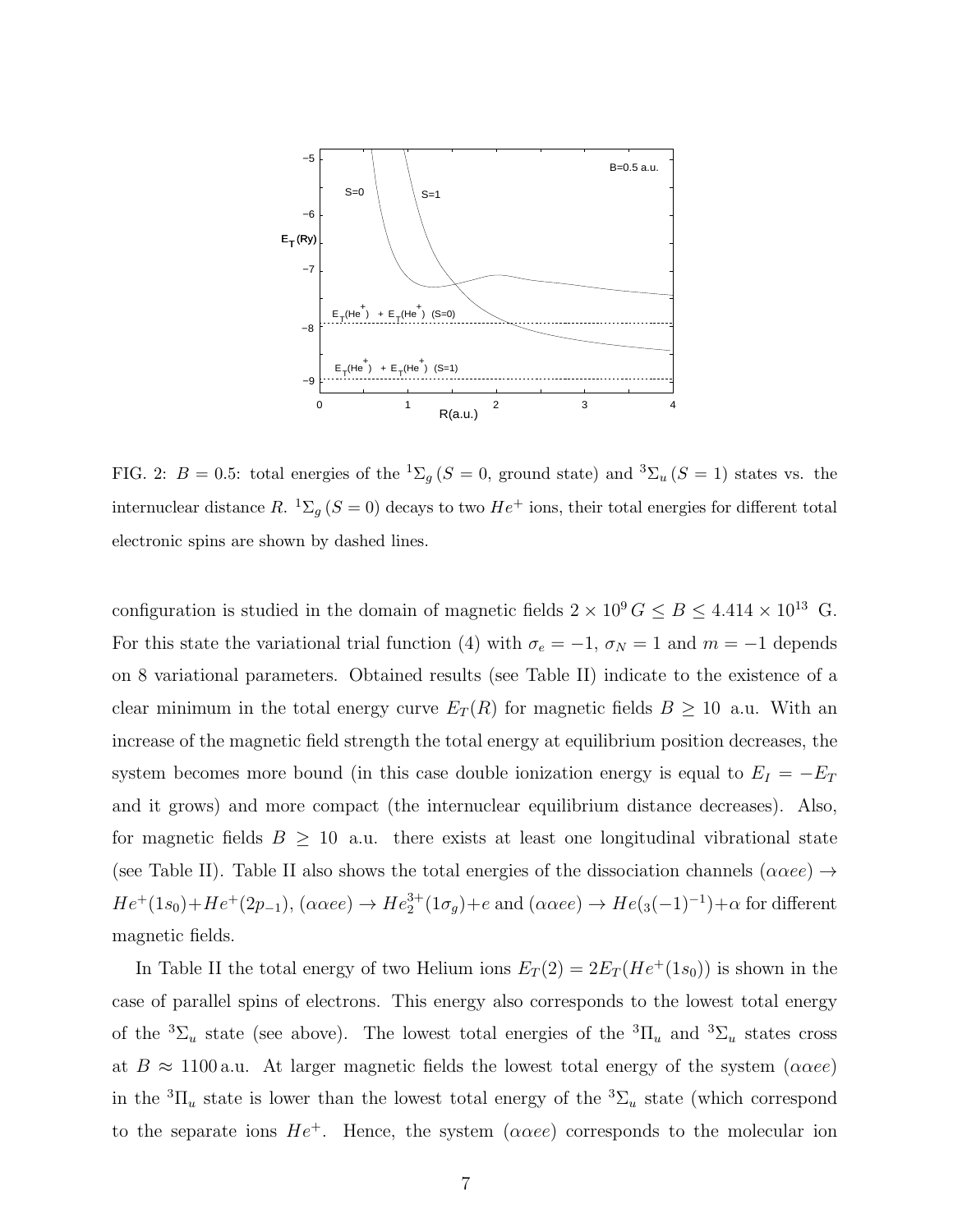

FIG. 3:  $B = 10$ : total energies of the  ${}^{1}\Sigma_{g} (S = 0)$  and  ${}^{3}\Sigma_{u} (S = 1,$  "ground state") states vs. the internuclear distance R.  ${}^{1}\Sigma_{g}$  (S = 0) decays to two  $He^{+}$  ions, their total energies for different total electronic spins are shown by dashed lines.

 $He_2^{2+}$  at  $B \gtrsim 1100$  a.u. One can draw a conclusion that the molecular ion  $He_2^{2+}$  exists at  $B \gtrsim 1100$  a.u. It is a stable system where its ground state is given by the  ${}^{3}$  $\Pi$ <sub>u</sub> state. At smaller magnetic fields 0.85 a.u.  $\leq B \leq 1100$  a.u. the lowest total energy of the system ( $\alpha \alpha ee$ ) corresponds to the state  ${}^3\Sigma_u$  at the infinite equilibrium distance. It means that the system  $(\alpha \alpha ee)$  does not form a bound state, it does "exist" in a form of two separate Helium ions  $He^+$ .

If the system ( $\alpha \alpha ee$ ) can be kept externally in the  ${}^{3} \Pi_u$  state, one can check a stability of the system towards dissociation channels. A comparison of the total energy of  $(\alpha \alpha ee)$  in the  ${}^{3} \Pi_u$  state and the total energy of the (dominant) channel of decay  $(\alpha \alpha ee) \rightarrow He^{+}(1s_0) + He^{+}(2p_{-1})$  indicates that the  $(\alpha \alpha ee)$  system in the  ${}^{3}$  $\Pi_u$  state becomes stable with respect to the possible channels of decay for  $B \gtrsim 100\,\mathrm{a.u.}$  The dissociation energy increases monotonously with a magnetic field growth.

To complete a study of the existence of the  $He_2^{2+}$  ion we carried out calculations of the energy for the state  ${}^{3}\Delta_g$  (S = 1,  $\sigma_N = 1, m = -2$ ) of the system ( $\alpha \alpha ee$ ) in parallel configuration in the domain of magnetic fields 1 a.u.  $\leq B \leq 4.414 \times 10^{13}$  G. For this state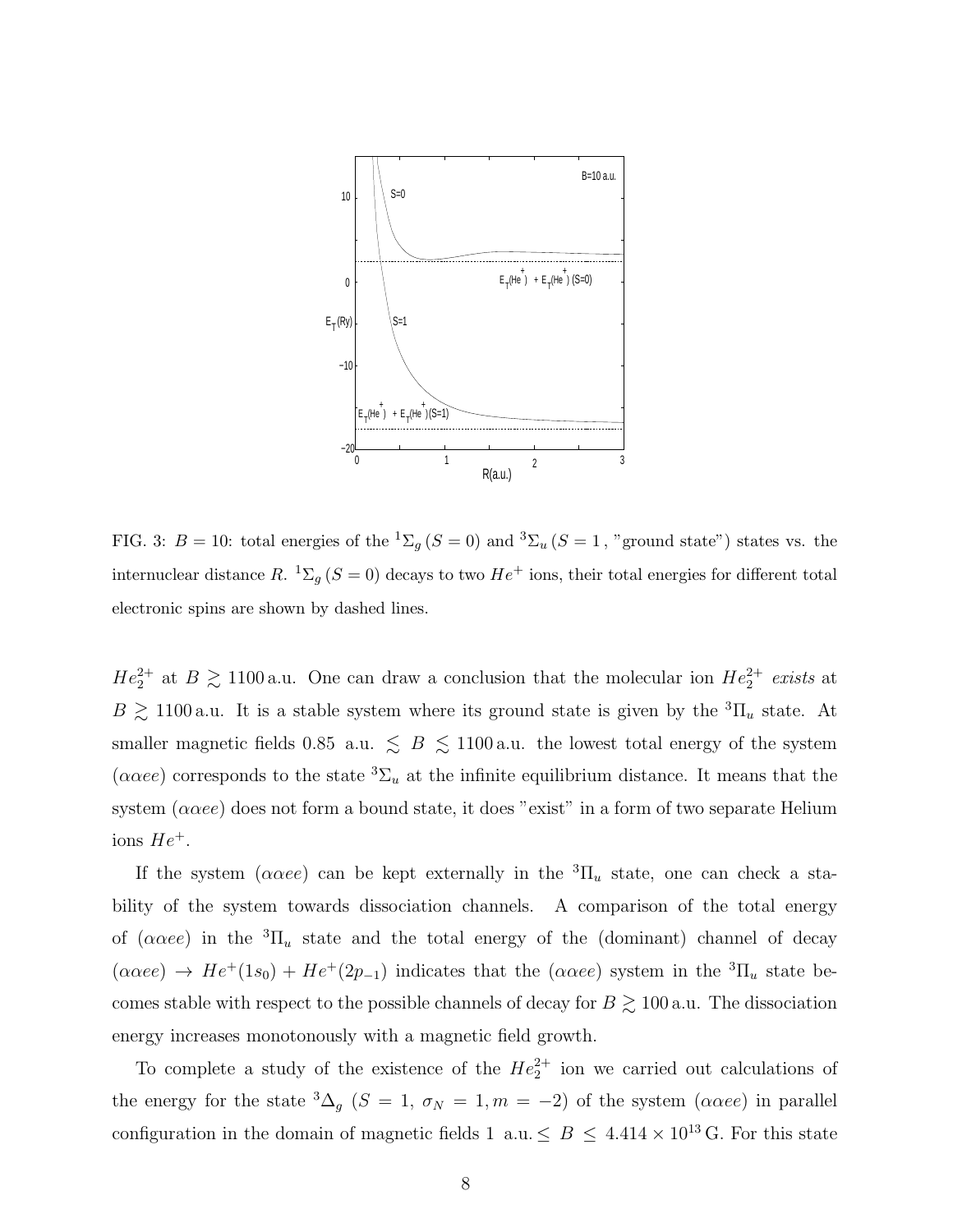TABLE II: The state  ${}^{3}$  $\Pi_u$ : total  $E_T$ , lowest longitudinal vibrational  $E_{vib}$  energies (in Ry) and equilibrium distance  $R_{eq}$  (in a.u.) of the  $He_2^{2+}$  ion as a function of the magnetic field. Magnetic fields for which  $He_2^{2+}$  does not exist (see text) are marked by <sup>(\*)</sup>. Total energy of two Helium ions  $He^{+}(1s_0) + He^{+}(2p_{-1})$  with electron spins antiparallel to magnetic field (from [2]) is denoted as  $E_T(1)$ , also the total energy of two Helium ions both in 1s-state,  $He^+(1s_0)$  each of them with electron spin antiparallel to magnetic field from [2] is denoted as  $E_T(2)$  for comparison as well as total energy of the system  $He_2^{3+}(1\sigma_g)+e$  from [2]. Total energy  $E_T(He(*))$  for  $He$  atom in  $3(-1)^{-1}$ )-state was taken from [7].

| B(a.u.)                      | $E_T$                         | $R_{eq}$ |                              | $E_{vib}$ $E_T(1)$ $E_T(He_2^{3+}(1\sigma_g)+e)$ $E_T(He(*))$ $E_T(2)$ |             |           |
|------------------------------|-------------------------------|----------|------------------------------|------------------------------------------------------------------------|-------------|-----------|
| $10^{(*)}$                   | $-13.7694$ 1.100 0.03 -14.018 |          |                              |                                                                        | $-11.67895$ | $-17.560$ |
| $100^{(*)}$                  | $-33.983$                     |          | $0.463$   $0.12$   $-31.843$ | $-16.516$                                                              | $-26.210$   | $-38.217$ |
| $1000(*)$                    | $-80.492$                     |          | $0.212$ 0.40 -69.150         | $-39.268$                                                              |             | $-80.801$ |
| 10000                        | $-174.51$                     |          | $0.106$   1.16   -137.26     | $-86.23$                                                               |             | $-156.86$ |
| $B = 4.414 \times 10^{13}$ G | $-212.14$ 0.0902 1.69 -162.84 |          |                              | $-105.121$                                                             |             | $-185.06$ |

TABLE III: The state  ${}^{3}\Delta_{g}$ : total energy  $E_T$  in Ry and equilibrium distance  $R_{eq}$  in a.u. of the  $He_2^{2+}$  ion. Magnetic fields for which  $He_2^{2+}$  does not exist (see text) are marked by <sup>(\*)</sup>.

| B(a.u.)                      | $E_T$              | Req   |
|------------------------------|--------------------|-------|
| $10^{(*)}$                   | $-12.3118$ 1.278   |       |
| $100^{(*)}$                  | $\textbf{-30.607}$ | 0.517 |
| $1000(*)$                    | $-73.125$ 0.230    |       |
| 10000                        | $-160.64$          | 0.113 |
| $B = 4.414 \times 10^{13}$ G | $-195.87$          | 0.099 |

the variational trial function (4) is used with  $\sigma_e = -1$ ,  $\sigma_N = 1$  and  $m = -2$ , it depends on 8 variational parameters.

There exists a clear minimum in the total energy surface  $E_T(R)$  of  $(\alpha \alpha ee)$  for magnetic fields  $B \ge 10$  a.u. It is found that with an increase of the magnetic field strength the total energies decrease, the system becomes more bound (double ionization energies increase,  $E_I = -E_T$ , for triplet states) and more compact (the internuclear equilibrium distance decreases) (see Table III). At  $B \approx 7000$  a.u. the crossing between the total energy curves of the <sup>3</sup> $\Sigma_u$  and <sup>3</sup> $\Delta_g$  state occurs. The <sup>3</sup> $\Delta_g$  state becomes the lowest-lying excited state for  $B \gtrsim 7000$  a.u. until the Schwinger limit.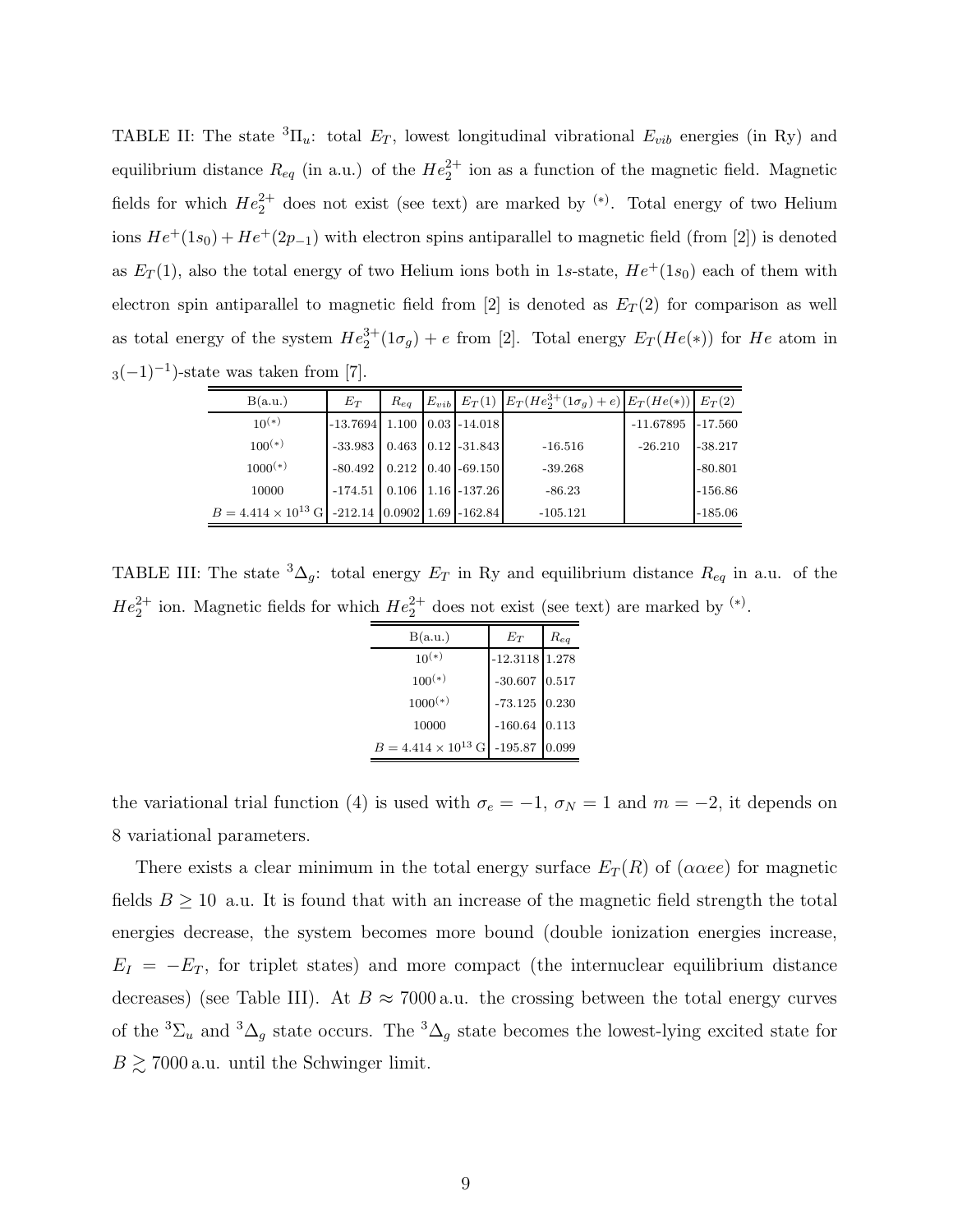#### IV. CONCLUSION

The existence of the  $He_2^{2+}$  molecular ion and its low-lying excited states in a magnetic field ranging from zero to  $4.414 \times 10^{13}$  G in parallel configuration are studied in the Born-Oppenheimer approximation using the variational method. It is found that the quantum numbers of the state of lowest total energy depend on the magnetic field strength. The ground state evolves from the spin-singlet  ${}^{1}\Sigma_{g}$  state which is a metastable state for weak magnetic fields  $B \leq 0.85$  a.u. to the unbound (repulsive) spin-triplet  ${}^{3}\Sigma_{u}$  for intermediate fields 0.85 a.u.  $\lesssim B \lesssim 1100$  a.u. and eventually to a strongly bound spin-triplet  ${}^{3}$  $\Pi$ <sub>u</sub> state for strong magnetic fields  $B \gtrsim 1100$  a.u. It manifests the existence of the stable  $He_2^{2+}$  molecular ion at  $B \gtrsim 1100$  a.u.

In the domain 1100 a.u.  $\leq B \leq 7000$  a.u. where the state  ${}^{3}\Pi_u$  becomes the ground state, the lowest-lying excited state is the repulsive  ${}^{3}\Sigma_{u}$  state. The next excited state is the "bound"  ${}^{3}\Delta_{g}$  state (having a clear minimum in the total energy curve) lies above the <sup>3</sup> $\Sigma_u$  state. One can state that the  $He_2^{2+}$  molecular ion does not have excited states in a traditional sense in this domain of magnetic fields. At larger magnetic fields  $B \gtrsim 7000$  a.u. up to the Schwinger limit the lowest-lying excited state is  ${}^{3}\Delta_{g}$ , while the next excited state is the repulsive  ${}^{3}\Sigma_{u}$  state.

#### Acknowledgments

The authors are grateful to J. C. Lopez Vieyra for helpful discussions and interest to the present work. This work was supported in part by FENOMEC and PAPIIT grant IN121106 (Mexico).

- [1] A.V. Turbiner and J.-C. Lopez Vieyra, 'One-electron Molecular Systems in a Strong Magnetic Field', Phys.Repts. 424, 309-396 (2006)
- [2] A.V. Turbiner, N.L. Guevara and J.-C. Lopez Vieyra, 'The  $H_3^+$  molecular ion in a magnetic field: Linear parallel configuration' (physics/0606083)